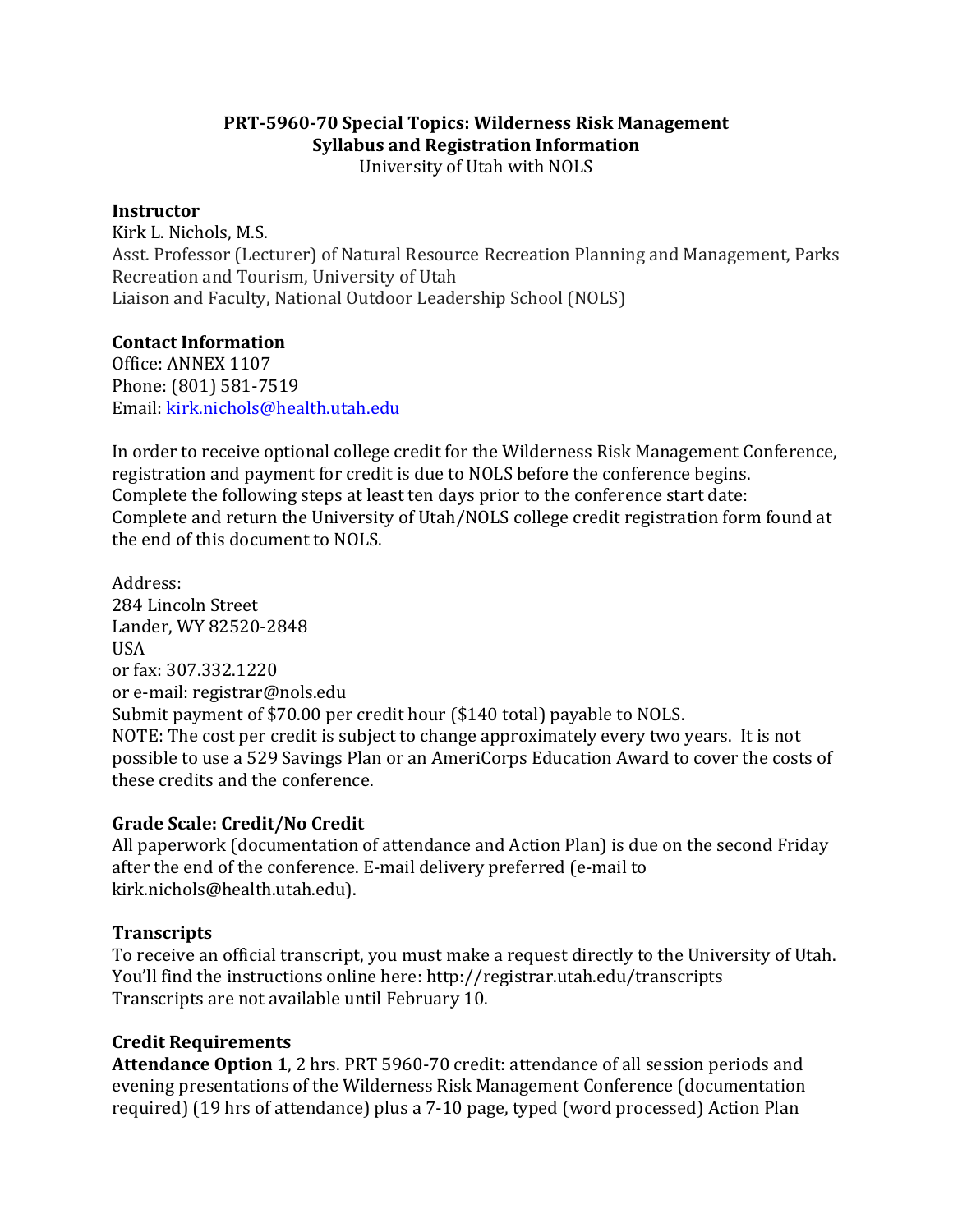(described below) which will be accepted only during the two weeks following the close of conference (e-mail to kirk.nichols@health.utah.edu ). In addition to the attendance requirements, a score of 70% (compared to expectations of an entering graduate student) on the written Action Plan, or higher, is required for credit.

**Attendance Option 2.** 2 hrs. PRT 5960-70 credit: attendance of all session periods and evening presentations of the Wilderness Risk Management Conference (documentation required) (19 hrs of attendance) plus full attendance at the All Day Pre-Conference Workshop (8 hrs of attendance) plus a 3-5 page, typed (word processed) Action Plan (described below) which will be accepted only during the two weeks following the close of conference (e-mail to kirk.nichols@health.utah.edu ). In addition to the attendance requirements, a score of 70% (compared to expectations of an entering graduate student) on the written Action Plan, or higher, is required for credit.

**Attendance Option 3.** 2 hrs. PRT 5960-70 credit: attendance of all session periods and evening presentations of the Wilderness Risk Management Conference (documentation required) (19 hrs of attendance) plus full attendance at the Half Day Pre-Conference Workshop (4 hrs of attendance) plus a 6-8 page, typed (word processed) Action Plan (described below) which will be accepted only during the two weeks following the close of conference (e-mail to kirk.nichols@health.utah.edu ). In addition to the attendance requirements, a score of 70% (compared to expectations of an entering graduate student) on the written Action Plan, or higher, is required for credit.

# **Course description**

The Wilderness Risk Management Course will educate wilderness practitioners on risk management and practical safety skills, share field and administrative techniques and raise the overall standards in the wilderness adventure industry. The conference is sponsored by a national consortium of outdoor schools, guide services, and other organizations who are working toward better clarification, understanding and management of risks in the wilderness.

Students will design their own learning experience by selecting from a broad variety of class sessions. The complete pre-conference and conference sessions total 27 hours of instruction. Student will design the number of hours attended and written paper details to fit their needs as described above in the three attendance options. Past class session titles have included: Crisis Management, Legal Issues, Working with the Media, The Psychology and Sociology of Judgment for Outdoor Leaders, Critical Incident Stress Management for Outdoor Programs, Topic for University and Outdoor Programs, Assessing Risk When Developing New Programs, Analyzing Accidents, Staffing Issues, Safeguarding Your Insurance, Search and Rescue for Outdoor Leaders, Volunteer Leaders, plus much more.

# **Action Plan Goals**

The completed plan will provide a foundation, motivation, and timeline for integrating information from the Wilderness Risk Management Conference into a program of your interest.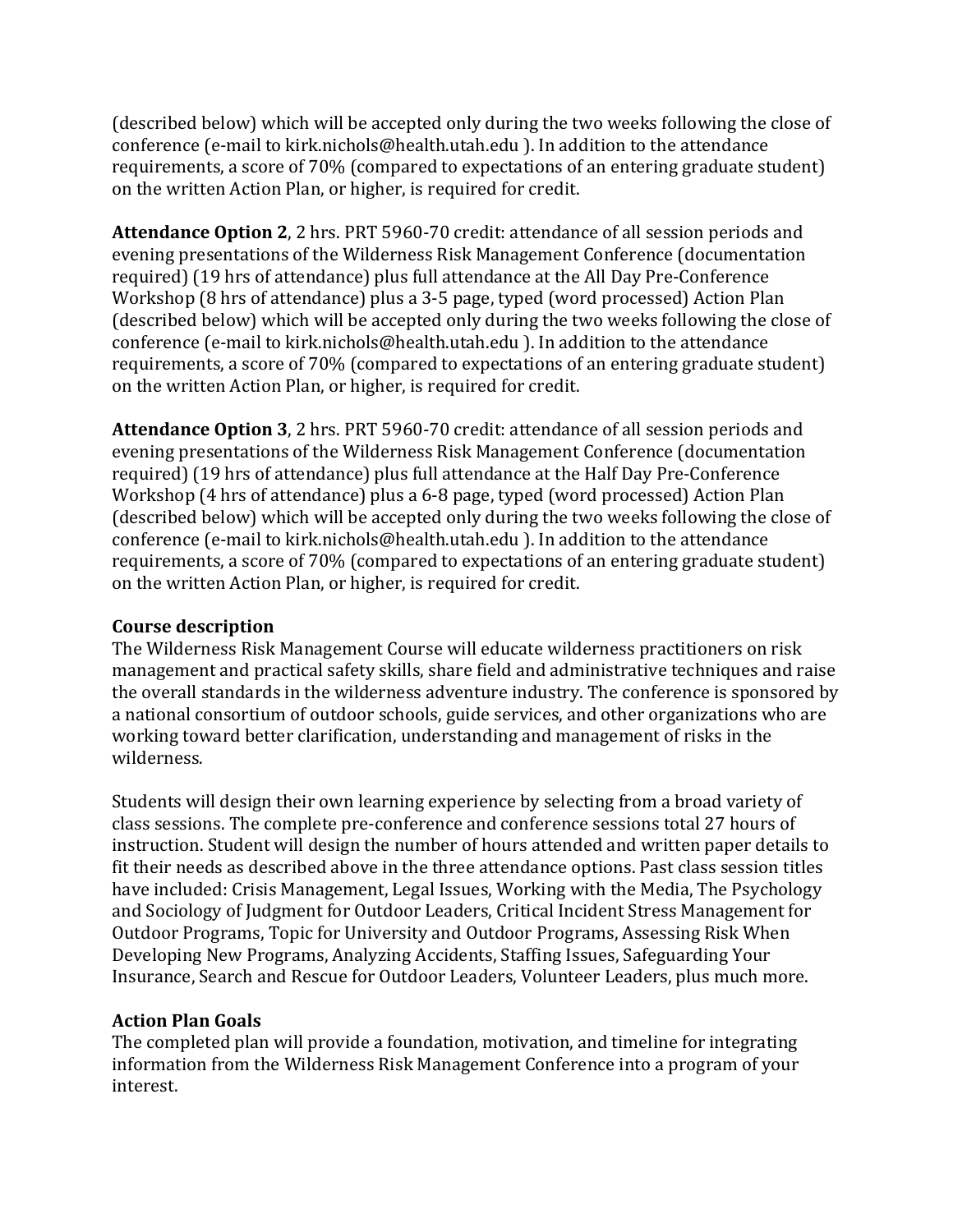# **Action Plan Requirements**

Depending upon the attendance option chosen, this plan will require between 3 and 10 pages of word-processed, one inch margins, 11 or 12 font, double-spaced typing. Tables may or may not be appropriate for some portions of the Action Plan. You must write in full sentences using proper English grammar.

For all options chosen, each of the numbered steps below must be addressed. Papers using the longer paper requirements will require more detailed planning per step, or the paper will be applied to several risk management targets. If you are working for or volunteering for an organization, please work with your administrators on this project. If you are a student and your school has an outdoor program of some type, see if they will work with you on this paper. Questions involving the appropriateness of this assignment and your work or school situation must be resolved before this course begins so an alternative written assignment can be designed in advance.

### **Written Action Plan Steps Organization Information:**

- 1. Describe your organization (public school, non-profit education, therapeutic, commercial guiding, etc.), your outdoor settings, and course or activity type, duration, difficulties, etc.
- 2. Describe your organizational hierarchy.
- 3. Describe your organization's strengths and weaknesses in the areas of wilderness risk management.

**Target a Risk Management Weakness:** (longer papers may have more than one objective, however, take each target objective sequentially through the following steps and then write through the steps for the next objective and so on)

Choose an area of risk management that you can affect within your organization (e.g. instructor training, field activity protocols, behavior management protocols, venue choices, hazard assessment, hiring practices, legal paperwork, advertising brochure descriptions, evacuation plans, etc.)

- 1. State a specific objective that you will accomplish.
- 2. Write out the steps you think will be needed to accomplish each objective (e.g. who to meet with, what to discuss, information gathering and sources, etc. leading to final objective.)
- 3. Estimate a time table (set specific calendar dates) for each of the steps and set an estimated date for the final implementation of the objective.
- 4. Estimate a budget for implementation.

# **Adversities**

- 1. Describe the main blocks to developing and implementing your improvements in your organization's wilderness risk management plan. Thinking about these in advance will allow you to plan and find allies for your implementation.
- 2. For each block-to-progress, write a solution or approach to overcoming the potential difficulty.
- 3. Estimate a time table for each of the solutions for overcoming the potential difficulty.
- 4. Write out an on-going evaluation plan which includes dates and "landmarks" for accomplishing segments of your plan. Passing "landmarks" is great for your morale.